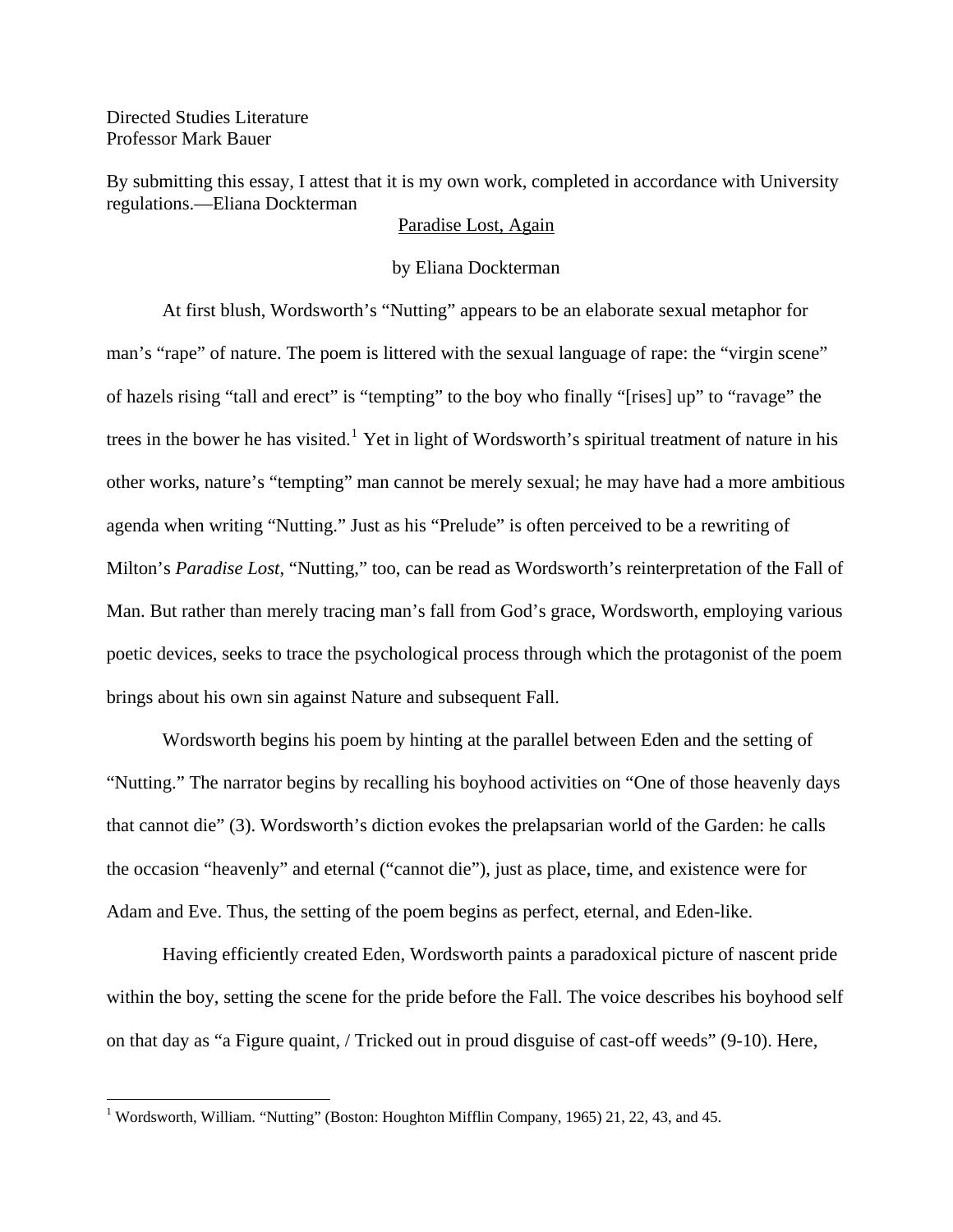Wordsworth employs paradox by juxtaposing two contradictory ideas—the idea of being "tricked out in proud disguise" and that of being "quaint" in "cast-off weeds." Ironically, the humble dress of the boy is very proud. The boy's regular clothes are too good for Nature, so he uses "husbanded" castoffs instead (11). The elaborate process of costuming himself in old garments, which the older speaker admits were "more ragged than need was," demonstrates a surprising false humility, which only highlights the excessive pride of man (14). The time Wordsworth spends describing the clothes also indicates something of man's silliness and vanity in his preoccupation with his outward appearance as opposed to his natural self. Just as when the reader senses hints of pride before the Fall in Eve's vanity in *Paradise Lost*, the reader of Wordsworth's poem senses that the boy's own pride will eventually cause his Fall.

 In the next passage, Wordsworth explicitly foreshadows how the Fall will occur. When the boy encounters the pristine bower of hazel trees, negative constructs predict transgression and destruction. Wordsworth writes, "I came to a dear nook / Unvisited, where not a broken bough / Drooped with its withered leaves, ungracious sign / Of devastation" (17-19). The poet does not describe the scene by explaining what *is* there. Rather, he describes what is "*not*" there—no broken boughs, no withered leaves, no devastation. Wordsworth employs negatives to describe the beauty of the scene, slyly insinuating the degradation to come. The sylvan description paired with the comment that if the vegetation were broken and withered it would be an "ungracious sign of devastation," foreshadows the boy's ravaging of the woods and a consequent fall from grace (16). By describing the scene in the negative, Wordsworth also suggests that the destruction is predestined. Both suggestions clearly refer to the Fall. But Wordsworth also advances his psychological theme, underscoring the point that the boy—or the wiser man in retrospect perceives the forest in the way that he will eventually affect it; already he recognizes his impact on the place.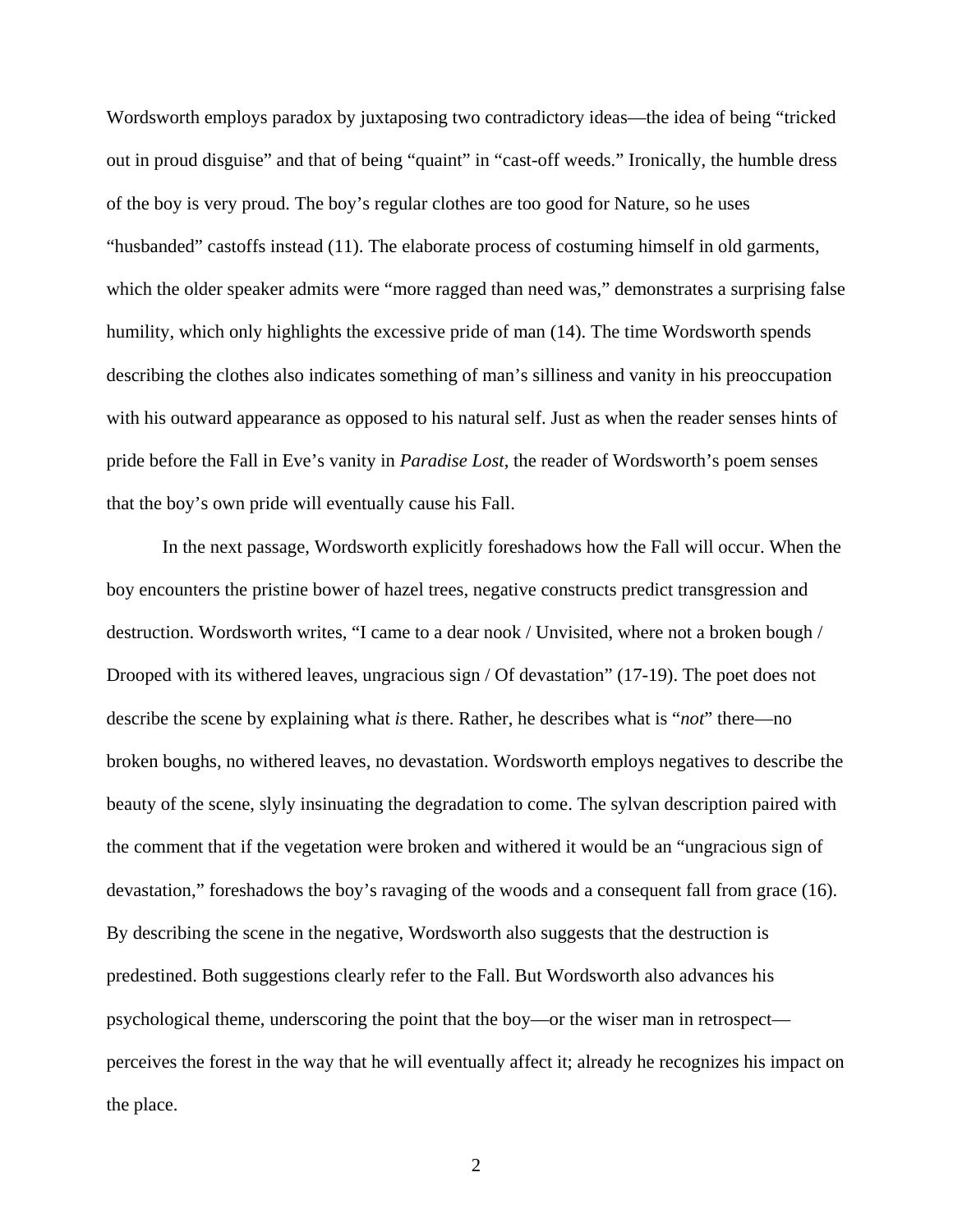As the boy surveys the hazel tree bower, Wordsworth introduces his version of the temptation. Looking upon the forest, the narrator describes, "The hazels rose with tempting clusters hung, / A virgin scene!—A little while I stood, / Breathing with such suppression of the heart / As joy delights in; and, with wise restraint / Voluptuous, fearless of a rival, eyed / The banquet" (20-25). When the boy looks upon the untouched setting, he takes on the persona of Eve, perceiving the woods as "tempting." These images recall the temptation in the Garden itself, with the bower of trees (rather than the single Tree of Knowledge) playing the role of the temptress. When he encounters the bower, the boy reveals his sense of entitlement; the scene is a "banquet," laid out for him to eye with pleasure, something grand at his disposal. Later, the boy looks at this finding as his own personal gain and thinks he has "been blessed" (26). The focus is on the self, and Nature plays a secondary role, serving the boy's appetite. Even though he perceives the scene as his gift—and thus perceives himself as the master of it—he exhibits "wise restraint" and initially resists the temptation (23). For now, the boy retains a respect for Nature.

 Yet somehow the boy transitions from "wise restraint" to his eventual desolation of Nature. In *Paradise Lost*, Eve's basic vanity is not sufficient; it takes the Devil to intervene and persuade her. In Wordsworth's Garden, Man alone is responsible for his downfall and, in the next passage, Wordsworth maps out the process. Wordsworth launches into a mystical description of the child's savoring the spot. Here, Man and Nature meld. The speaker describes a place in which the "violets of five seasons re-appear / And fade, unseen by the human eye" (31-31). Using violets as a symbol for innocence, Wordsworth emphasizes the purity of both the child and nature. The violets also suggest that both share in the eternal; for though the violets "fade," they also "reappear" in the everlasting cycle of Nature. The reader is reminded of the days that "cannot die" at the beginning of the poem.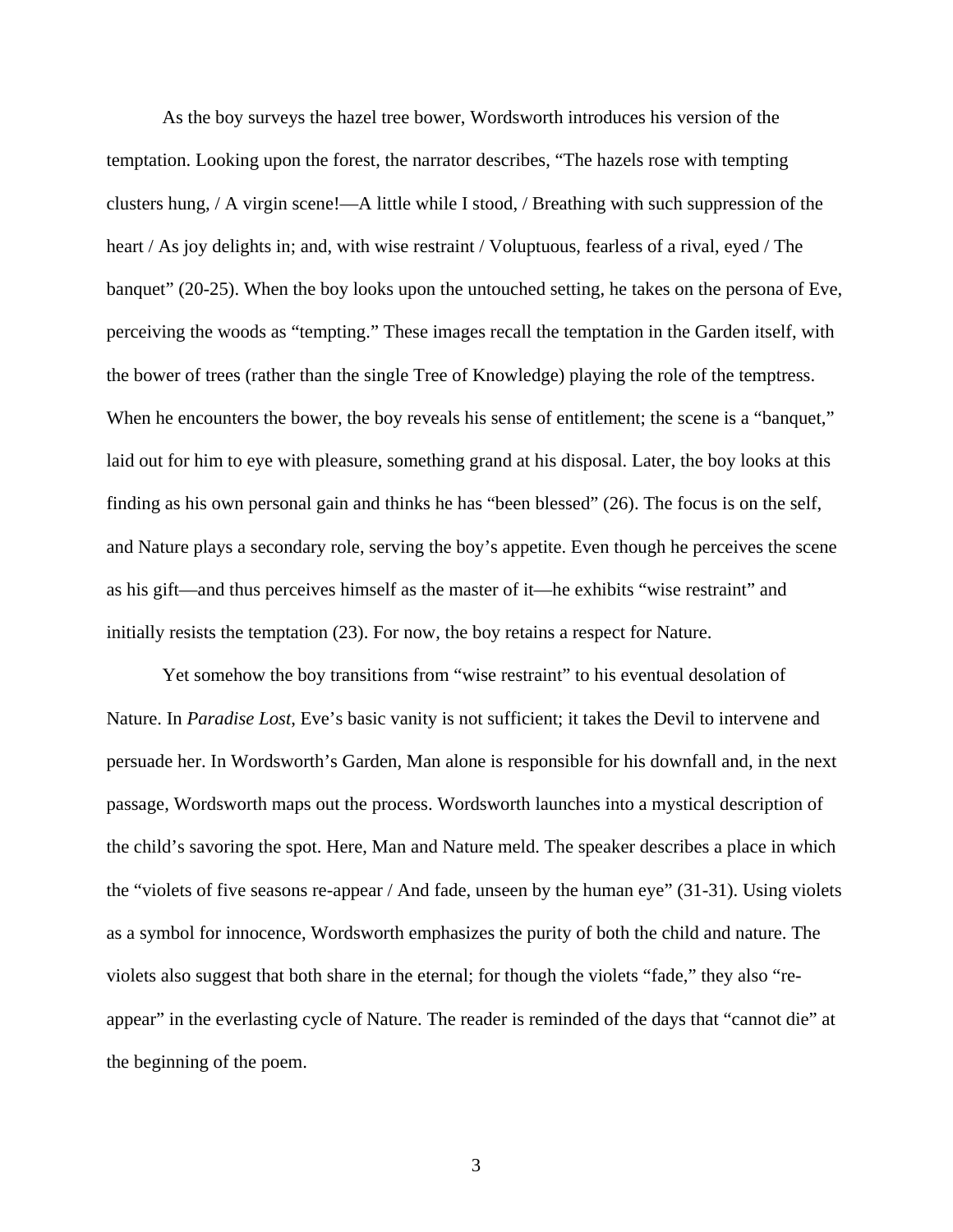Wordsworth then employs assonance, consonance, alliteration, and repetition to evoke a hypnotic and idyllic space. He repeats long 'ee' sounds throughout the passage—"leaves," "seasons," "re-appear," "unseen," "cheek," "green," "fleeced," "beneath," "trees," "sheep," "sweet," and "ease," soothing the reader with the repetitive vowels and guiding him into the paradisiacal setting (28-38). 'S/sh' sounds also figure prominently ("unseen," "sparkling," "stones," "moss," "shady," "scattered," "sheep," "sound," "sweet," "ease," and "secure"), evoking whispering and thus softness and pleasure (28-38). Nature thoroughly saturates the boy's imagination and envelops him into a completely natural domain. This place, "unseen by the human eye," is special not only because of its independence from humanity, but also because—in the boy's mind—it boasts mystical qualities: "Where fairy water-breaks do murmur on / For ever; and I saw the sparkling foam" (34-35). In a transcendent realm, the boy imagines fairies and "sparkling foam" in the scene. Again, the boy envisions himself to be in a setting that is eternal (as Adam and Eve were in the Garden of Eden): he describes the water-breaks as murmuring "for ever." Wordsworth continues the passages with more comforting onomatopoeic wordplay, lulling the reader into a trance with 'm' sounds in "murmur," "foam," "moss," "me," "murmuring," and "mood" (33-39). Wordsworth entrances the reader with this beautiful and serene Eden, only to startle her when the boy suddenly rises up and ravages the bower.

 The crux of the poem is in this development of the boy's attitude, as he passes from dallying with the flowers to a "mood" in which he acknowledges that his "joy" in the gifts of nature "is secure" and his "heart luxuriates with indifferent things" (40 and 41). His view quickly shifts from gloriously melding with Nature to viewing Nature as "indifferent things." His realization that his "joy is secure," so that he may "luxuriate" in Nature, prompts this transition to a sense of entitlement—a characteristic that Wordsworth had hinted at when the boy adorned himself in "proud disguise" and again when the boy first looked upon the wood. The boy becomes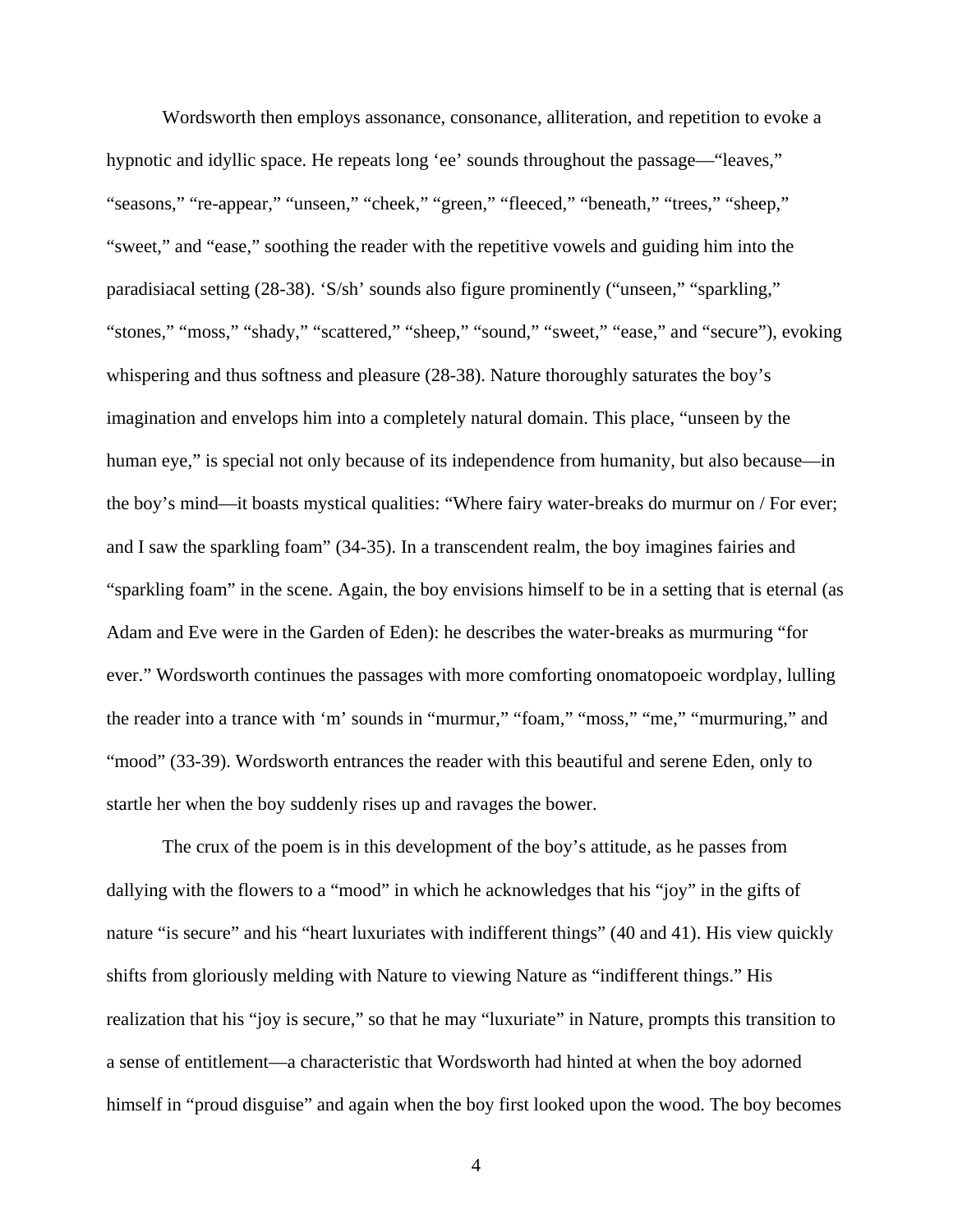infuriated by the idea that his heart is "Wasting its kindliness on stocks and stones, / And on the vacant air" (42-43). He now sees the earth as merely a collection of available, lifeless objects— "stocks and stones." The words "vacant air" specifically suggest that he now believes Nature to be empty and soulless. The word Wordsworth uses to describe the boy's action immediately preceding his volte-face is significant: "luxuriates." The word connotes over-indulgence due to abundance and even excess. By over-indulging, Man becomes jaded to Nature's gifts; once the boy develops this jadedness, he sees Nature as cheap, available, and, ultimately soulless. This is his sin. The transformation is reflected structurally in the break mid-line with the end of the sentence "And on the vacant air." Wordsworth visually highlights the drastic change in the boy's mood from wise restraint to merciless rage as one sentence ends and the next begins.

 The boy's quick and ruthless destruction of the bower is characterized by gratuitous violence that reinforces for the reader how man's dying appreciation and respect for Nature is, to Wordsworth, Man's Original Sin. Wordsworth suddenly quickens the pace of the action with anaphora, repeating, "And… And… And" at the beginning of consecutive lines (43-45). The reader is caught up in the boy's rushed emotion. Anaphora appears paired with a flurry of hard consonant sounds, emphasizing the brutality: "Then u**p** I rose, / And **d**ra**gg**ed **t**o earth **b**oth **b**ran**ch** and **b**ough, with **cr**ash" (43-44). In contrast to this wild violence stands Nature reflected by the branches which "Deformed and sullied, patiently gave up / Their quiet being" (47-48). Perhaps Wordsworth's version is like Milton's in that Nature, like God, permits the sin. However, Wordsworth's version is far from abstractly metaphysical; rather, it is grounded in the natural essence of the earth and man's psychology. The physical destruction of the bower is real and palpable as the boy moves from awe to surfeit to, finally, contempt and destruction.

 In the conclusion, the boy almost immediately regrets his transgression, just as Adam and Eve did. Suddenly, the boy shifts from "exulting" in his unequal victory over Nature to feeling